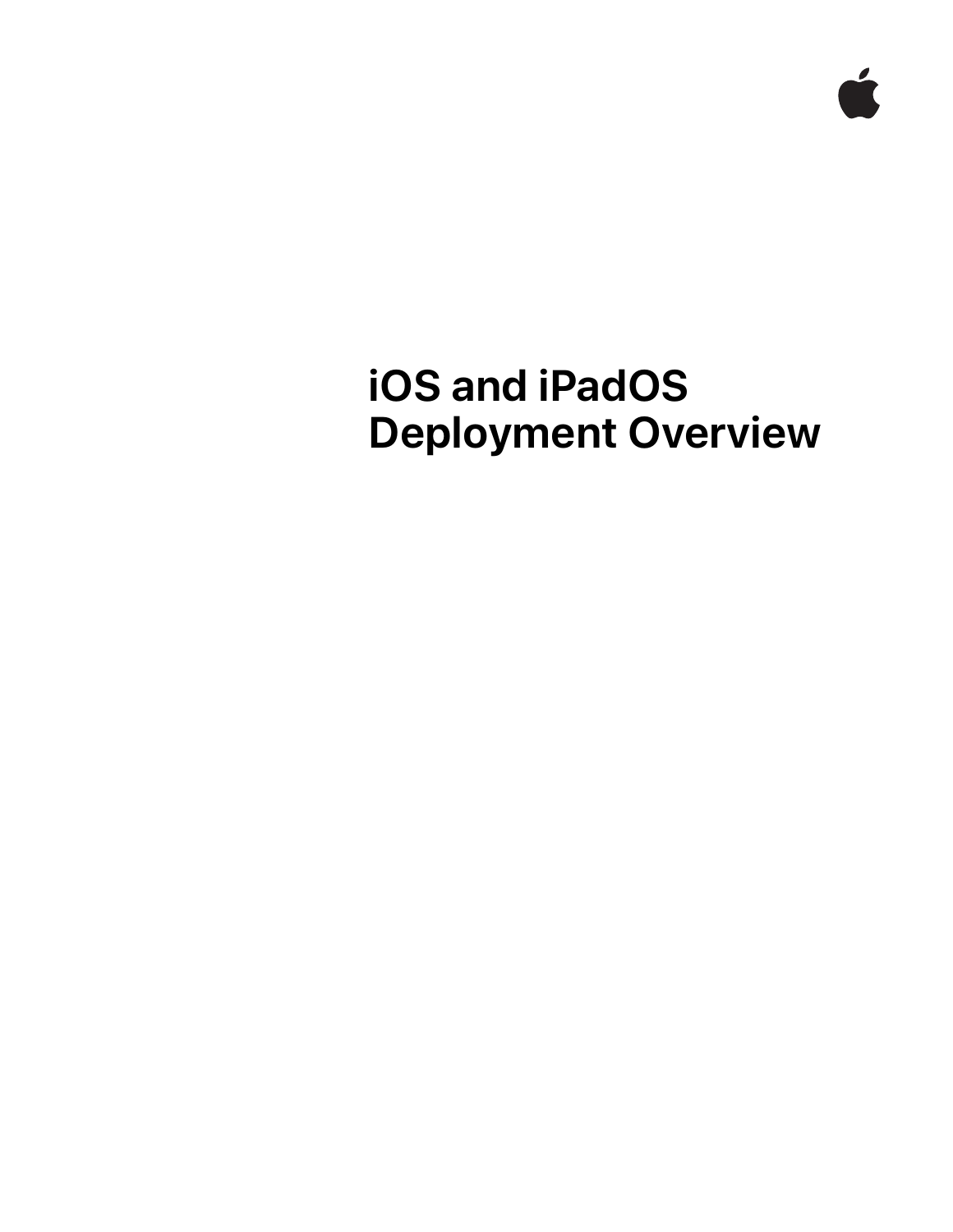#### **Contents**

[Introduction](#page-1-0) [Ownership Models](#page-2-0) [Deployment Steps](#page-5-0) [Support Options](#page-17-0) **[Summary](#page-18-0)** 

# <span id="page-1-0"></span>Introduction

iPhone and iPad can transform your business and how your employees work. They can significantly boost productivity and give your employees the freedom and flexibility to work in new ways, whether in the office or on the go. Embracing this modern way of working leads to benefits across the entire organisation. Users have better access to information, so they feel empowered and are able to creatively solve problems.

By supporting iOS and iPadOS, IT departments are viewed as shaping the business strategy and solving real-world problems, rather than just fixing technology and cutting costs. Ultimately everyone benefits, with an invigorated workforce and new business opportunities everywhere.

Setting up and deploying iPhone and iPad throughout your business has never been easier. With Apple Business Manager and a third-party mobile device management (MDM) solution, your organisation can easily deploy iOS and iPadOS devices and apps at scale.

- Mobile device management allows you to configure and manage devices, and wirelessly distribute and manage apps.
- Apple Business Manager automates enrolment of Apple devices into your MDM solution to streamline deployment with zero-touch configuration for IT.
- Apple Business Manager lets you purchase apps and books in bulk and distribute them to users wirelessly.
- Apple Business Manager also lets you create Managed Apple IDs for employees using federated authentication with Microsoft Azure AD.

This document offers guidance on deploying iOS and iPadOS devices in your organisation and helps you create a deployment plan that best suits your environment. These topics are covered in greater detail in the online Deployment Reference for iPhone and iPad: [support.apple.com/guide/deployment-reference-ios](https://support.apple.com/guide/deployment-reference-ios/welcome/web)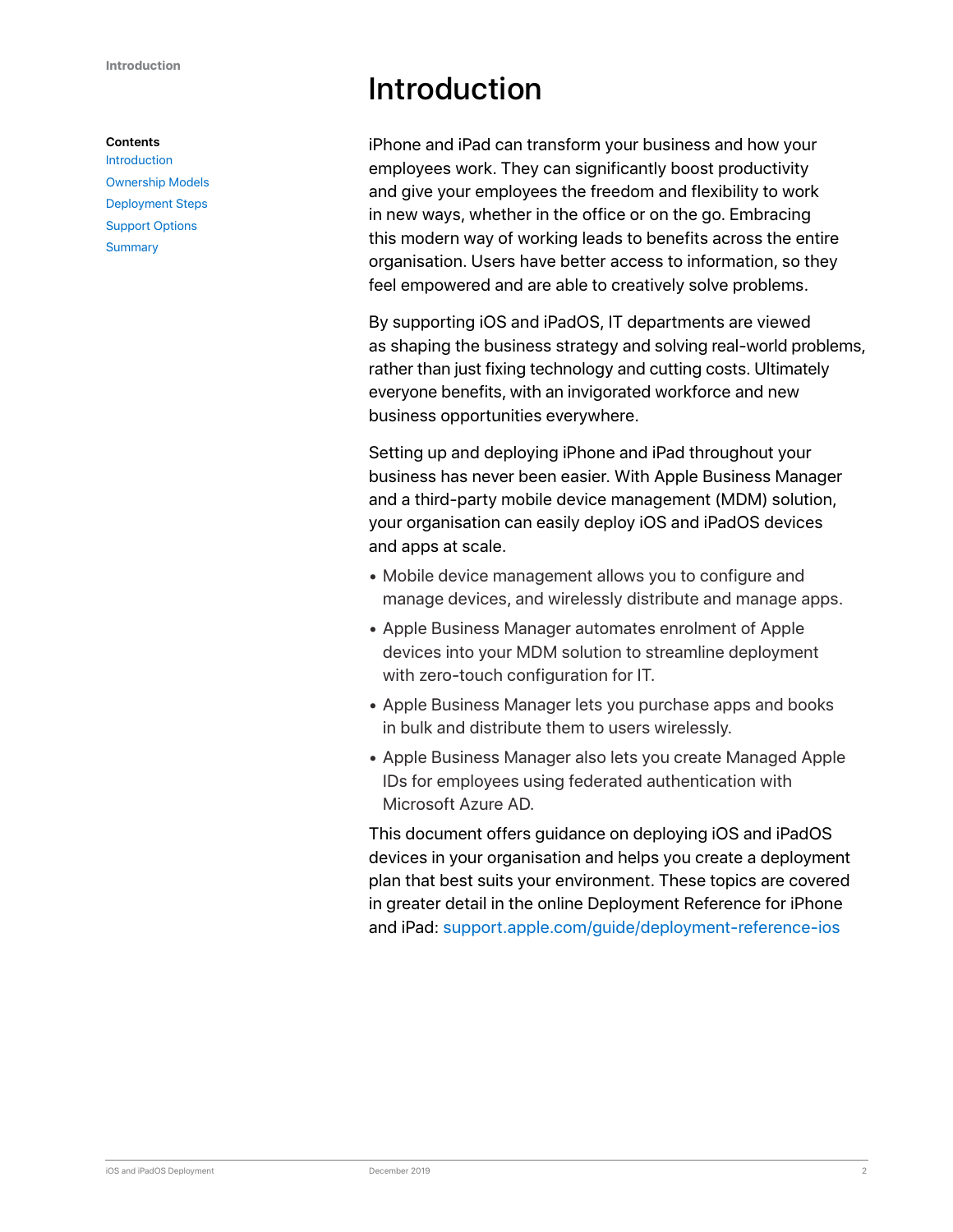# <span id="page-2-0"></span>Ownership Models

Evaluating ownership models and choosing the one that's right for your organisation is an important first step to deployment. There are several ways to approach deployment, depending on who owns the device. Start by identifying what's best for your organisation.

Two ownership models for iOS and iPadOS devices are commonly used in the enterprise:

- Organisation owned
- User owned

While most organisations have a preferred model, you might encounter multiple models in your environment. For example, a corporate office might deploy a user-owned strategy by allowing employees to set up a personal iPad while keeping corporate resources protected and managed, and without impacting the user's personal data and apps. However, the corporation's retail stores might deploy an organisation-owned strategy that allows several employees to share iOS and iPadOS devices to process customer transactions.

Exploring these models will help you identify the best choices for your unique environment. Once you've identified the right model for your organisation, your team can explore Apple's deployment and management capabilities in detail.

### Organisation-owned devices

With an organisation-owned model, you can provide devices to employees for their daily use, share devices among employees for common tasks, or configure devices for a specific purpose locked into a single app. Devices provided to a single user can be personalised by the end user. Devices that are locked into a single app or are shared among users are typically not personalised by the end user. By using a combination of these models, key technologies from Apple and an MDM solution, you can fully automate device setup and configuration.

**Personally enabled.** When using a personally enabled strategy, you can have each user choose their own device and enrol it with an MDM solution that provides organisational settings and apps over the air. For devices purchased directly from Apple or participating Apple Authorised Resellers or carriers, you can also take advantage of Apple Business Manager to automatically enrol new devices into your MDM solution, known as Automated Device Enrolment. Once configured, these devices can be personalised by their user with their own apps and data, in addition to any corporate account or apps provided by your organisation.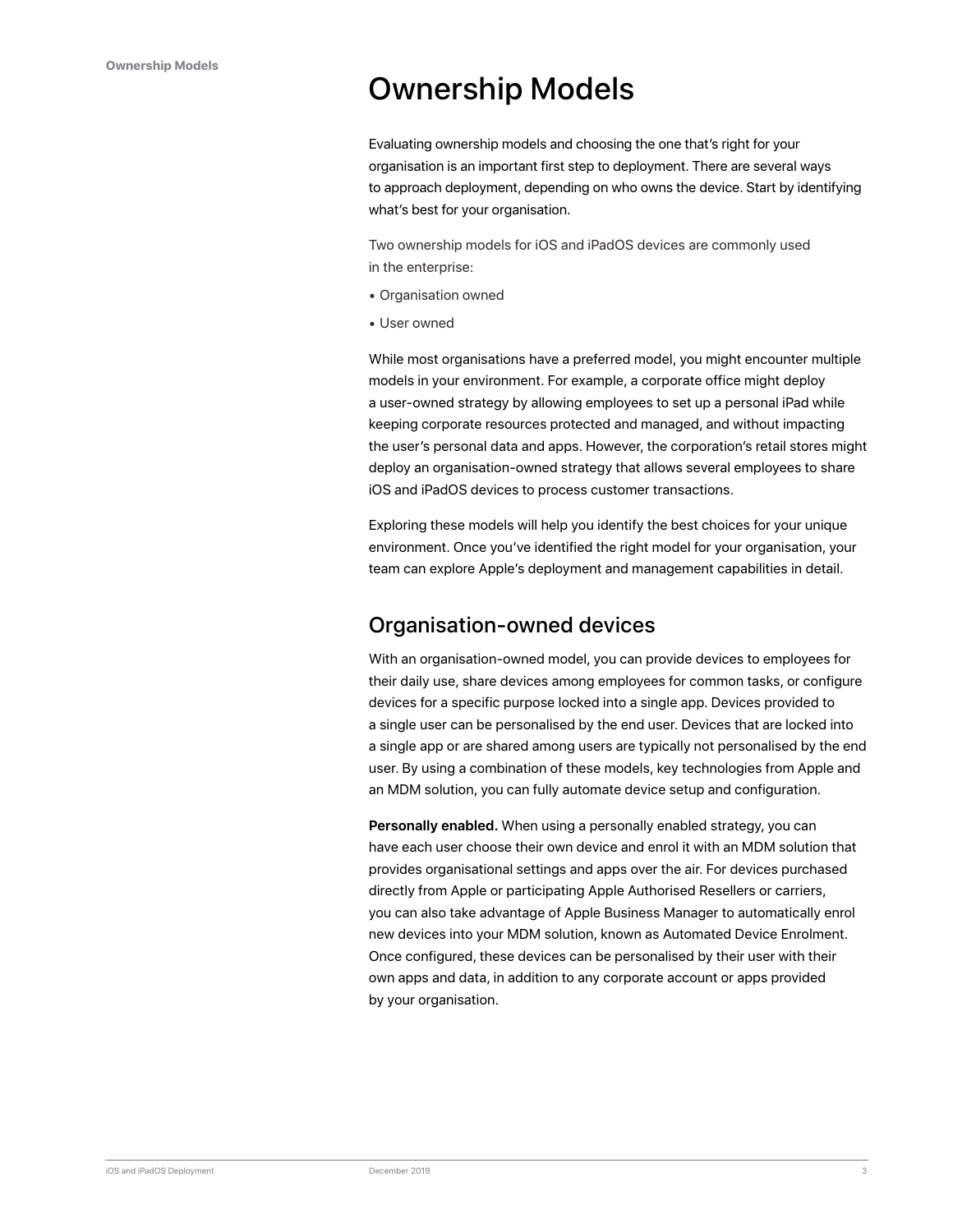**Non-personalised.** When devices are shared by several people or used for a single purpose (for example, in a restaurant or a hotel), IT administrators typically configure and manage them centrally rather than relying on an individual user to perform the setup. With a non-personalised deployment, users generally aren't permitted to install apps or save any personal data on the device. Automated Device Enrolment via Apple Business Manager can also help automate the setup of non-personalised devices. The following chart illustrates the actions required by both the administrator and the user during each step of an organisation-owned strategy. Unless otherwise indicated, actions serve both *personally enabled* and *non-personalised* deployments.

|                | <b>Administrator</b>                                                                            | <b>User</b>                                                                                                                                                                                |
|----------------|-------------------------------------------------------------------------------------------------|--------------------------------------------------------------------------------------------------------------------------------------------------------------------------------------------|
| <b>Prepare</b> | • Evaluate your infrastructure<br>• Select an MDM solution<br>• Enrol in Apple Business Manager | • No user action necessary                                                                                                                                                                 |
| Set up         | • Configure devices<br>• Distribute apps and books                                              | • No user action necessary                                                                                                                                                                 |
| <b>Deploy</b>  | • Distribute devices<br>Personally enabled only<br>• Allow users to personalise                 | Personally enabled only<br>• Download and install apps and books<br>• Use Apple ID, App Store and iCloud<br>accounts, if applicable<br>Non-personalised only<br>• No user action necessary |
| <b>Manage</b>  | • Administer devices<br>• Deploy and manage additional content                                  | Personally enabled only<br>• Discover additional apps to use<br>Non-personalised only<br>• No user action necessary                                                                        |

### User-owned devices

When devices are purchased and set up by the user — in what's commonly referred to as a BYOD, or bring-your-own-device deployment — you can still provide access to corporate services such as Wi-Fi, mail and calendars with MDM through the new User Enrolment option in iOS 13 and iPadOS.

A BYOD deployment allows users to set up and configure their own devices. Users can enrol their devices into your organisation's MDM solution to gain access to corporate resources, configure various settings, install a configuration profile or install corporate apps. Users must opt in to enrol in your organisation's MDM solution.

User Enrolment for personal devices allows corporate resources and data to be managed securely, while also respecting the user's privacy and personal data and apps. IT can enforce only specific settings, monitor corporate compliance, and remove only corporate data and apps, leaving personal data and apps on each user's device intact.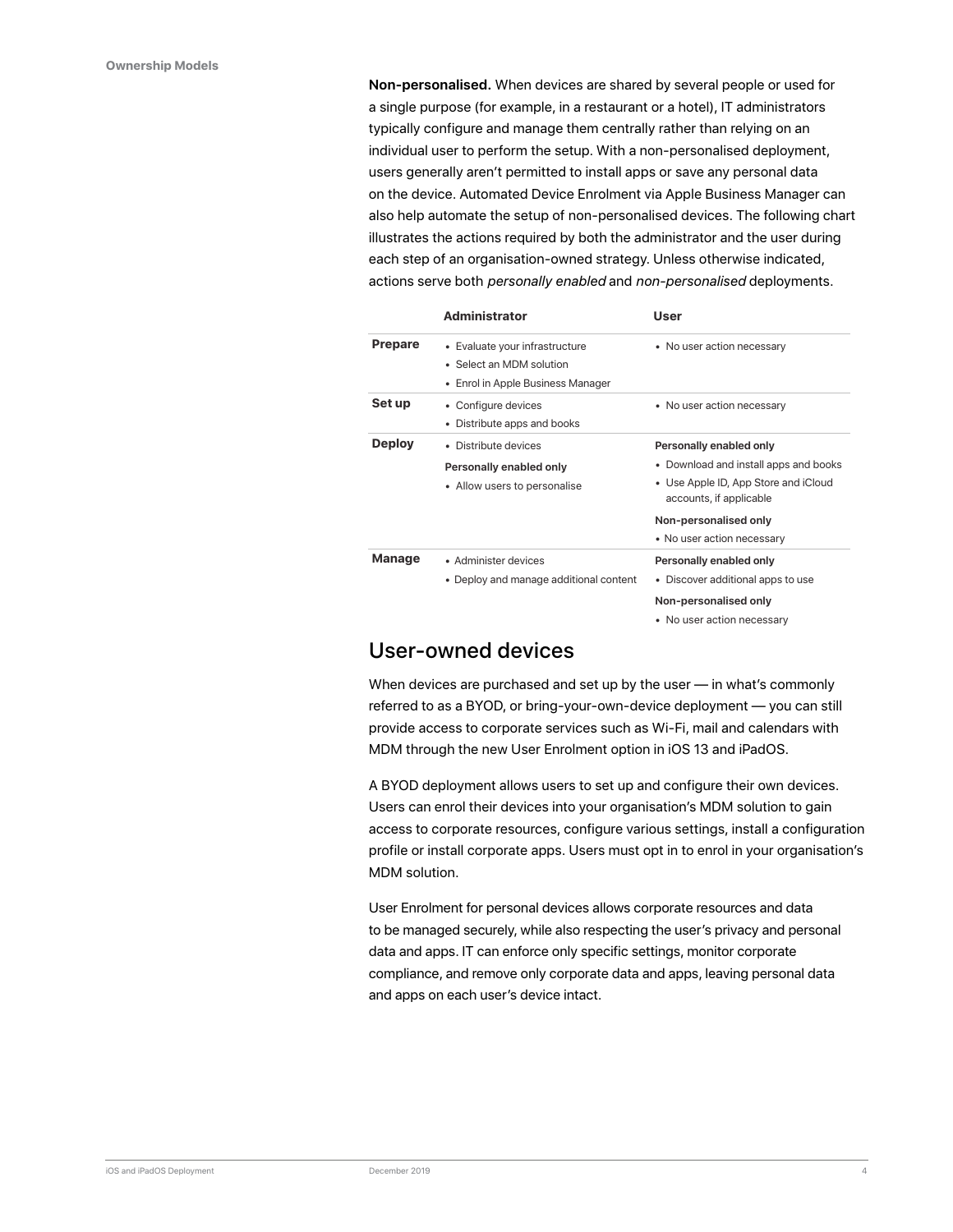User Enrolment includes the following:

- **Managed Apple ID.** User Enrolment is integrated with Managed Apple ID to establish a user identity on the device and provide access to Apple services. The Managed Apple ID can be used alongside a personal Apple ID that the user has signed in with. Managed Apple IDs are created within Apple Business Manager and provisioned via federated authentication to Microsoft Azure Active Directory.
- **Data separation.** User Enrolment creates a separate APFS volume for managed accounts, apps and data on the device. This managed volume is cryptographically separated from the rest of the device.
- **Curated management for BYOD.** User Enrolment was designed for user-owned devices, so IT can manage a subset of configurations and policies while restricting certain management tasks, such as remotely wiping the entire device or collecting personal information.

The following chart illustrates the actions required by both the administrator and the user during each step of a user-owned deployment.

|                | <b>Administrator</b>                   | User                                          |
|----------------|----------------------------------------|-----------------------------------------------|
| <b>Prepare</b> | • Evaluate your infrastructure         | • Use personal Apple ID and Managed Apple ID, |
|                | • Select an MDM solution               | App Store and iCloud accounts, if applicable  |
|                | • Enrol in Apple Business Manager      |                                               |
| Set up         | • Configure device settings            | • Opt in to company's MDM solution            |
|                | • Distribute apps and books            | • Download and install apps and books         |
| <b>Deploy</b>  | • No administrator action necessary    | • No user action necessary                    |
| <b>Manage</b>  | • Administer devices                   | Discover additional apps to use               |
|                | • Deploy and manage additional content |                                               |

Learn more about User Enrolment in MDM: [support.apple.com/guide/mdm](https://support.apple.com/guide/mdm/user-enrollment-mdm55049a109/web)

Learn more about federated authentication: [support.apple.com/guide/apple-business-manager](https://support.apple.com/guide/apple-business-manager/intro-to-federated-authentication-apdb19317543/web)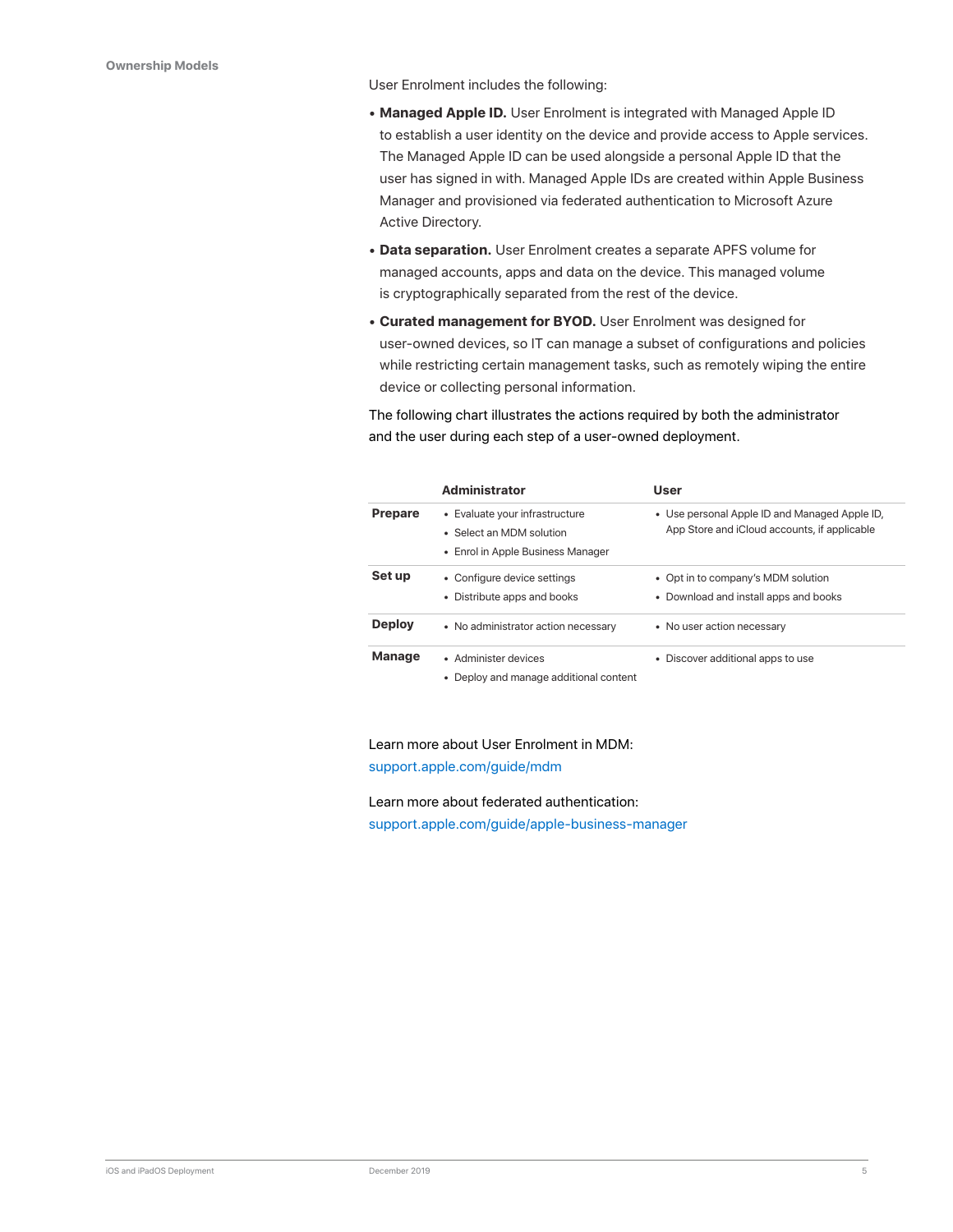# <span id="page-5-0"></span>Deployment Steps

This section provides a more detailed look at each of the four steps for deploying devices and content: preparing the environment, setting up devices, deploying them and managing them. The steps you use will depend on whether the organisation or the user owns the devices.

### 1. Prepare

After identifying the right deployment model for your organisation, follow these steps to lay the groundwork for deployment; you can take these actions even before you have your devices in hand.

#### **Evaluate your infrastructure**

iPhone and iPad integrate seamlessly into most standard enterprise IT environments. It's important to assess your existing network infrastructure to make sure your organisation takes full advantage of everything that iOS and iPadOS offer.

#### **Wi-Fi and networking**

Consistent and dependable access to a wireless network is critical to setting up and configuring iOS and iPadOS devices. Confirm that your company's Wi-Fi network can support multiple devices with simultaneous connections from all your users. You might need to configure your web proxy or firewall ports if devices are unable to access Apple's activation servers, iCloud or the App Store. Apple and Cisco have also optimised how iPhone and iPad communicate with a Cisco wireless network, paving the way for other advanced networking features, such as fast roaming and Quality of Service (QoS) optimisation for apps.

Evaluate your VPN infrastructure to make sure users are able to securely access company resources remotely via their iOS and iPadOS devices. Consider using the VPN On Demand or Per app VPN feature of iOS and iPadOS so that a VPN connection is initiated only when needed. If you plan to use Per app VPN, make sure that your VPN gateways support these capabilities and that you purchase sufficient licences to cover the appropriate number of users and connections.

You should also make sure your network infrastructure is set up to work correctly with Bonjour, Apple's standards-based, zero-configuration network protocol. Bonjour enables devices to find services on a network automatically. iOS and iPadOS devices use Bonjour to connect to AirPrint-compatible printers and AirPlay-compatible devices, such as Apple TV. Some apps also use Bonjour to discover other devices for collaboration and sharing.

Learn more about Wi-Fi and networking: [support.apple.com/guide/deployment-reference-ios](https://support.apple.com/guide/deployment-reference-ios/join-wi-fi-ior5e0df8ab7/web)

Learn more about Bonjour: [developer.apple.com/library](https://developer.apple.com/library/archive/documentation/Cocoa/Conceptual/NetServices/Introduction.html#//apple_ref/doc/uid/TP40002445-SW)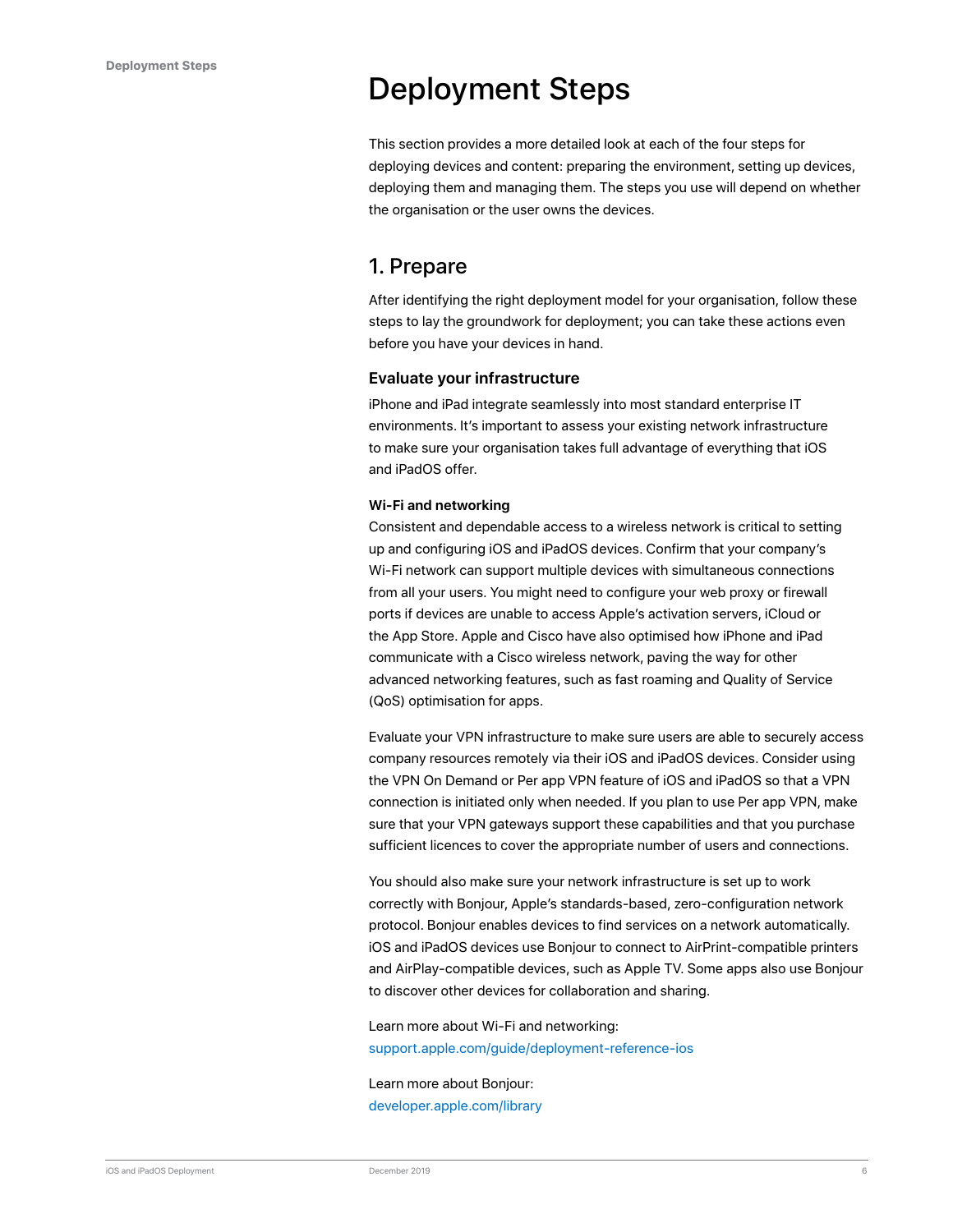#### **Email, contacts and calendars**

If you use Microsoft Exchange, verify that the ActiveSync service is up to date and configured to support all users on the network. If you're using the cloudbased Office 365, ensure that you have sufficient licences to support the anticipated number of iOS and iPadOS devices that will be connected. iOS and iPadOS also support Office 365 modern authentication leveraging OAuth 2.0 and multi-factor authentication. If you don't use Exchange, iOS and iPadOS work with standards-based servers, including IMAP, POP, SMTP, CalDAV, CardDAV and LDAP.

#### **Content caching**

An integrated feature of macOS High Sierra or later, Content Caching stores a local copy of frequently requested content from Apple servers, helping to minimise the amount of bandwidth needed to download content on your network. Content Caching speeds up the download and delivery of software through the App Store, the Mac App Store and Apple Books.

It can also cache software updates for faster downloading to iOS and iPadOS devices. Content Caching includes the tethered caching service, which allows a Mac to share its internet connection with many iOS and iPadOS devices connected via USB.

Learn more about Content Caching: [support.apple.com/guide/deployment-reference-macos](https://support.apple.com/guide/deployment-reference-macos/intro-to-content-caching-ior3da85399f/web)

Learn more about tethered caching: [support.apple.com/HT207523](http://support.apple.com/HT207523)

#### **Select an MDM solution**

The Apple management framework for iOS and iPadOS gives organisations the ability to securely enrol devices in the corporate environment, wirelessly configure and update settings, monitor policy compliance, deploy apps and books, and remotely wipe or lock managed devices. These management features are enabled by third-party MDM solutions.

A variety of third-party MDM solutions are available to support different server platforms. Each solution offers different management consoles, features and pricing. Before choosing a solution, review the resources listed below to evaluate which management features are most relevant to your organisation. In addition to third-party MDM solutions, a solution from Apple is available called Profile Manager, a feature of macOS Server.

Learn more about managing device and corporate data: [apple.com/uk/business/docs/resources/](https://www.apple.com/uk/business/docs/resources/Managing_Devices_and_Corporate_Data_on_iOS.pdf) [Managing\\_Devices\\_and\\_Corporate\\_Data\\_on\\_iOS.pdf](https://www.apple.com/uk/business/docs/resources/Managing_Devices_and_Corporate_Data_on_iOS.pdf)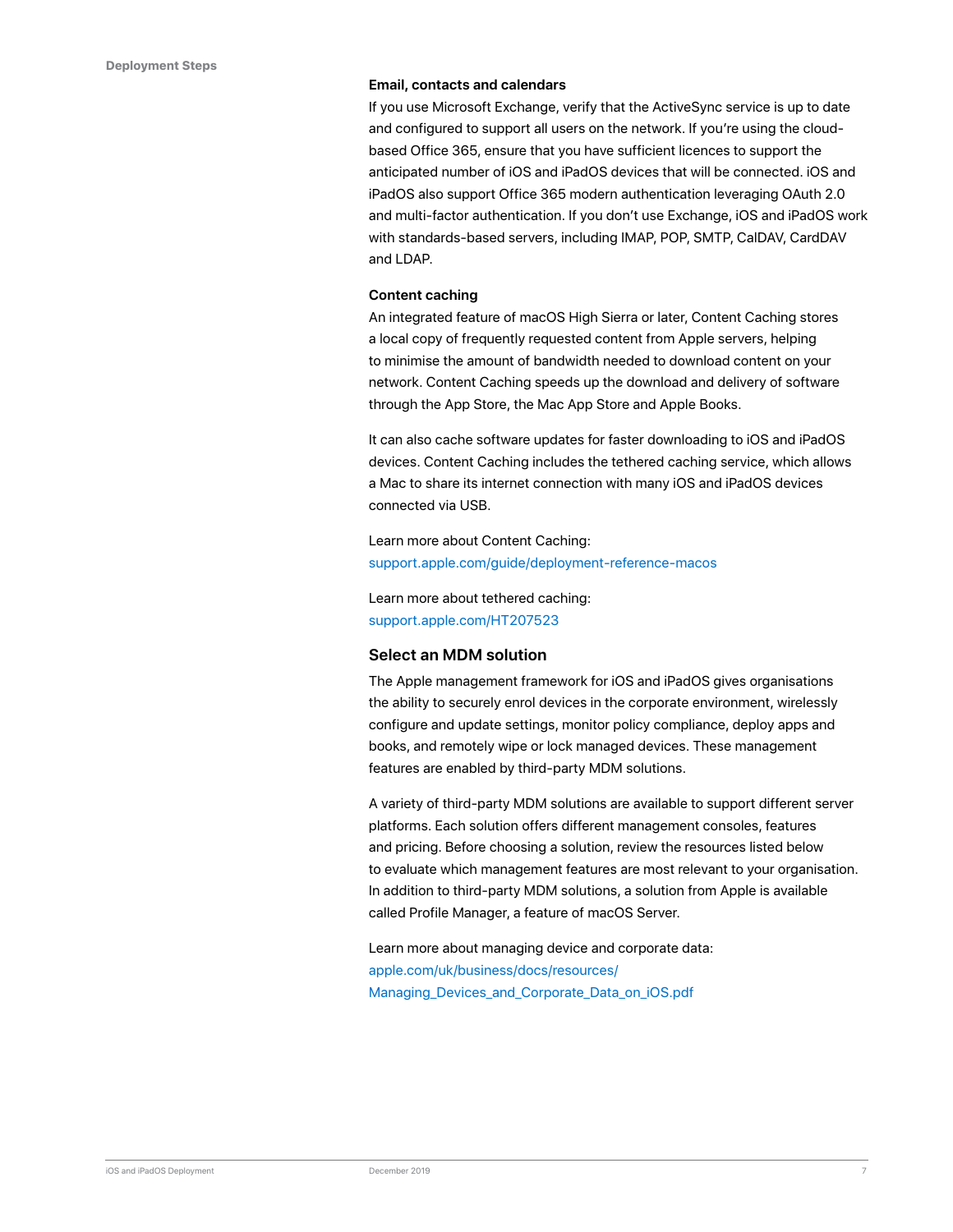#### **Enrol in Apple Business Manager**

Apple Business Manager is a web-based portal for IT administrators to deploy iPhone, iPad, iPod touch, Apple TV and Mac all from one place. Working seamlessly with your mobile device management (MDM) solution, Apple Business Manager makes it easy to automate device deployment, purchase apps and distribute content, and create Managed Apple IDs for employees.

The Device Enrolment Programme (DEP) and the Volume Purchase Programme (VPP) are now completely integrated into Apple Business Manager, so organisations can bring together everything needed to deploy Apple devices. These programmes will no longer be available from 1 December 2019.

#### **Devices**

Apple Business Manager enables automated device enrolment, giving organisations a fast, streamlined way to deploy corporate-owned Apple devices and enrol in MDM without having to physically touch or prepare each device.

- Simplify the setup process for users by streamlining steps in Setup Assistant, ensuring that employees receive the right configurations immediately upon activation. IT teams can now further customise this experience by providing consent text, corporate branding or modern authentication to employees.
- Enable a higher level of control for corporate-owned devices by using supervision, which provides additional device management controls that are not available for other deployment models, including non-removable MDM.
- Manage default MDM servers more easily by setting a default server that's based on device type. And you can now manually enrol iPhone, iPad and Apple TV using Apple Configurator 2, regardless of how you acquired them.

#### **Content**

Apple Business Manager enables organisations to easily buy content in volume. Whether your workforce uses iPhone, iPad or Mac, you can provide great content that's ready for work with flexible and secure distribution options.

- Purchase apps, books and custom apps in bulk, including apps you develop internally. Easily transfer app licences between locations and share licences between purchasers within the same location. And see a unified listing of purchase history, including the current number of licences in use with MDM.
- Distribute apps and books directly to managed devices or authorised users, and easily keep track of what content has been assigned to which user or device. With managed distribution, control the entire distribution process, while retaining full ownership of apps. Apps that aren't needed by a device or user can be revoked and reassigned within the organisation.
- Pay using multiple payment options, including credit cards and purchase orders. Organisations can buy Volume Credit (where available) from Apple or from an Apple Authorised Reseller in specified amounts of local currency, which is delivered electronically to the account holder as store credit.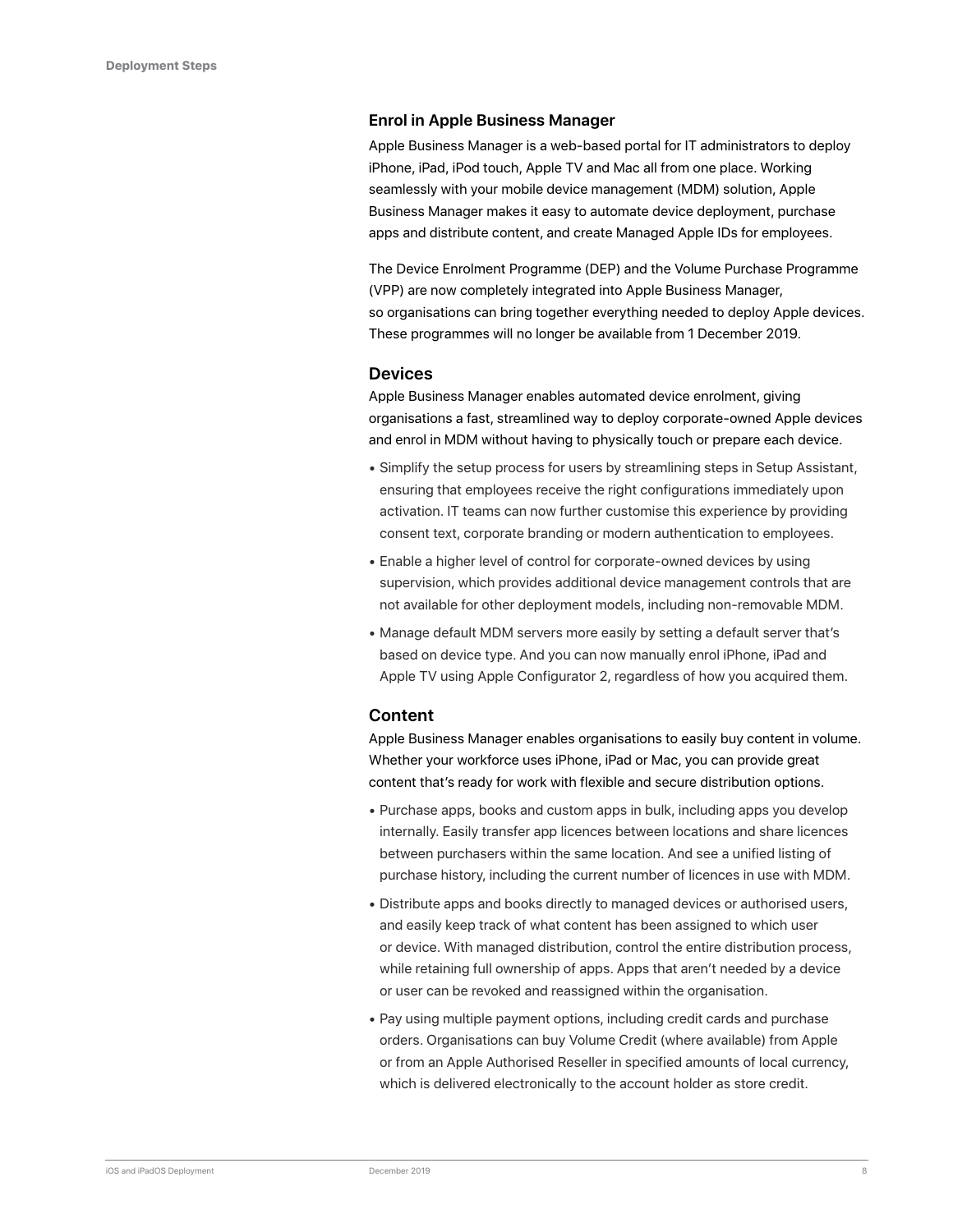• Distribute an app to devices or users in any country where the app is available, enabling multinational distribution. Developers can make their apps available in multiple countries through the standard App Store publishing process.

Note: Book purchases in Apple Business Manager are not available in certain countries or regions. To learn which features and purchasing methods are available where, visit [support.apple.com/HT207305.](https://support.apple.com/HT207305/)

#### **People**

Apple Business Manager provides organisations with the ability to create and manage accounts for employees that integrate with existing infrastructure and provide access to Apple apps and services as well as Apple Business Manager.

- Create Managed Apple IDs for employees to collaborate with Apple apps and services, as well as access work data in managed apps that use iCloud Drive. These accounts are owned and controlled by each organisation.
- Leverage federated authentication by connecting Apple Business Manager with Microsoft Azure Active Directory. Managed Apple IDs will be created automatically as each employee signs in for the first time with their existing credentials on a compatible Apple device.
- Use Managed Apple IDs on an employee-owned device alongside a personal Apple ID with the new User Enrolment features in iOS 13, iPadOS and macOS Catalina. Alternatively, Managed Apple IDs can be used on any device as the primary (and only) Apple ID. Managed Apple IDs can also access iCloud on the web after signing in to an Apple device for the first time.
- Designate other roles for IT teams in your organisation to effectively manage devices, apps and accounts within Apple Business Manager. Use the Administrator role to accept terms and conditions if needed and easily transfer responsibility if someone leaves the organisation.

Note: iCloud Drive is not currently supported with User Enrolment. iCloud Drive can be used with a Managed Apple ID when it is the device's only Apple ID.

Learn more about the Apple Business Manager: [www.apple.com/uk/business/it](http://www.apple.com/uk/business/it)

#### **Enrol in the Apple Developer Enterprise Programme**

The Apple Developer Enterprise Programme offers a complete set of tools for developing, testing and distributing apps to users. You can distribute apps either by hosting them on a web server or with an MDM solution. Mac apps and installers can be signed and notarised with your Developer ID for Gatekeeper, which helps protect macOS from malware.

Learn more about the Developer Enterprise Programme: [developer.apple.com/programs/enterprise](http://developer.apple.com/programs/enterprise)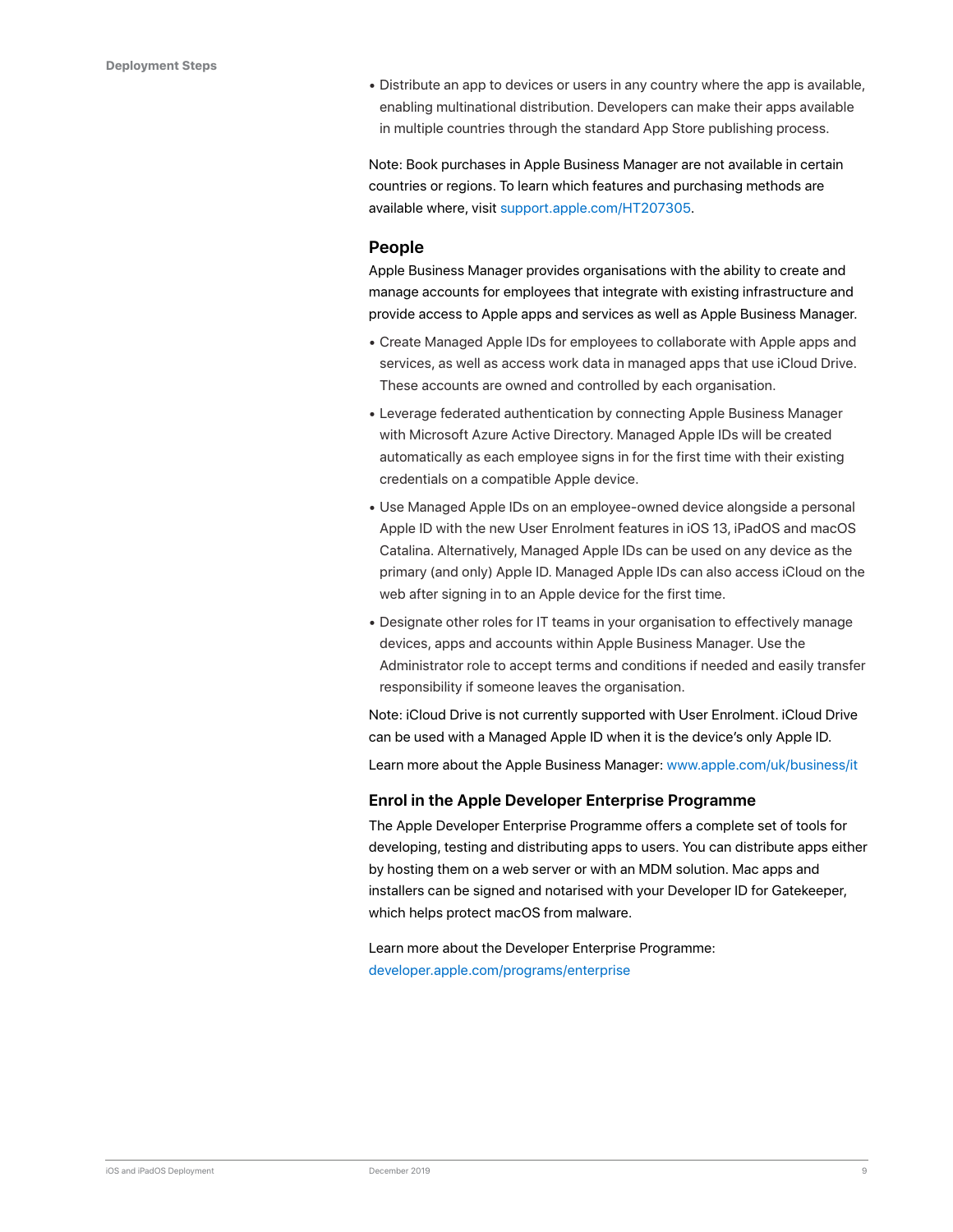### 2. Set up

In this step, configure your devices and distribute your content by leveraging Apple Business Manager, an MDM solution, or optionally, Apple Configurator 2. There are several ways to approach your setup, depending on who owns the devices and your preferred type of deployment.

#### **Configure your devices**

Multiple options are available for configuring user access to corporate services. IT can set up devices by distributing configuration profiles. Additional configuration options are available for supervised devices.

#### **Configuring devices with MDM**

Once your devices are securely enrolled into an MDM server, management is enabled using configuration profiles — an XML file containing configuration information to an iOS and iPadOS device. These profiles automate the configuration of settings, accounts, restrictions and credentials. They can be delivered from your MDM solution over the air, which is ideal for low-touch configuration of multiple devices. Profiles can also be sent as an email attachment, downloaded from a web page or installed on devices through Apple Configurator 2.

- **Organisation-owned devices.** Use Apple Business Manager to enable automatic MDM enrolment of your users' devices upon activation. All iOS and iPadOS devices added to Apple Business Manager are always supervised with mandatory MDM enrolment.
- **User-owned devices.** Employees can decide whether or not to enrol their devices in MDM. And to disassociate from MDM at any time, they simply remove the configuration profile from their device, which also removes corporate data and settings. But you should consider incentives for users to remain managed. For example, you might require users to enrol in MDM to get Wi-Fi network access — using your MDM solution to automatically provide the wireless credentials.

Once a device is enrolled, an administrator can initiate an MDM policy, option or command; the management actions available for a device will vary depending on the supervision and enrolment method. The iOS or iPadOS device then receives notification of the administrator's action via the Apple Push Notification service (APNs), so it can communicate directly with its MDM server over a secure connection. With a network connection, devices can receive APNs commands anywhere in the world. However, no confidential or proprietary information is transmitted via APNs.

#### **Configuring devices with Apple Configurator 2 (optional)**

For local initial deployments of multiple devices, organisations can use Apple Configurator 2. This free macOS app allows you to connect iOS and iPadOS devices to a Mac computer over USB and update them to the latest versions of iOS and iPadOS, configure device settings and restrictions, and install apps and other content. After initial setup, you can continue to manage everything over the air using MDM.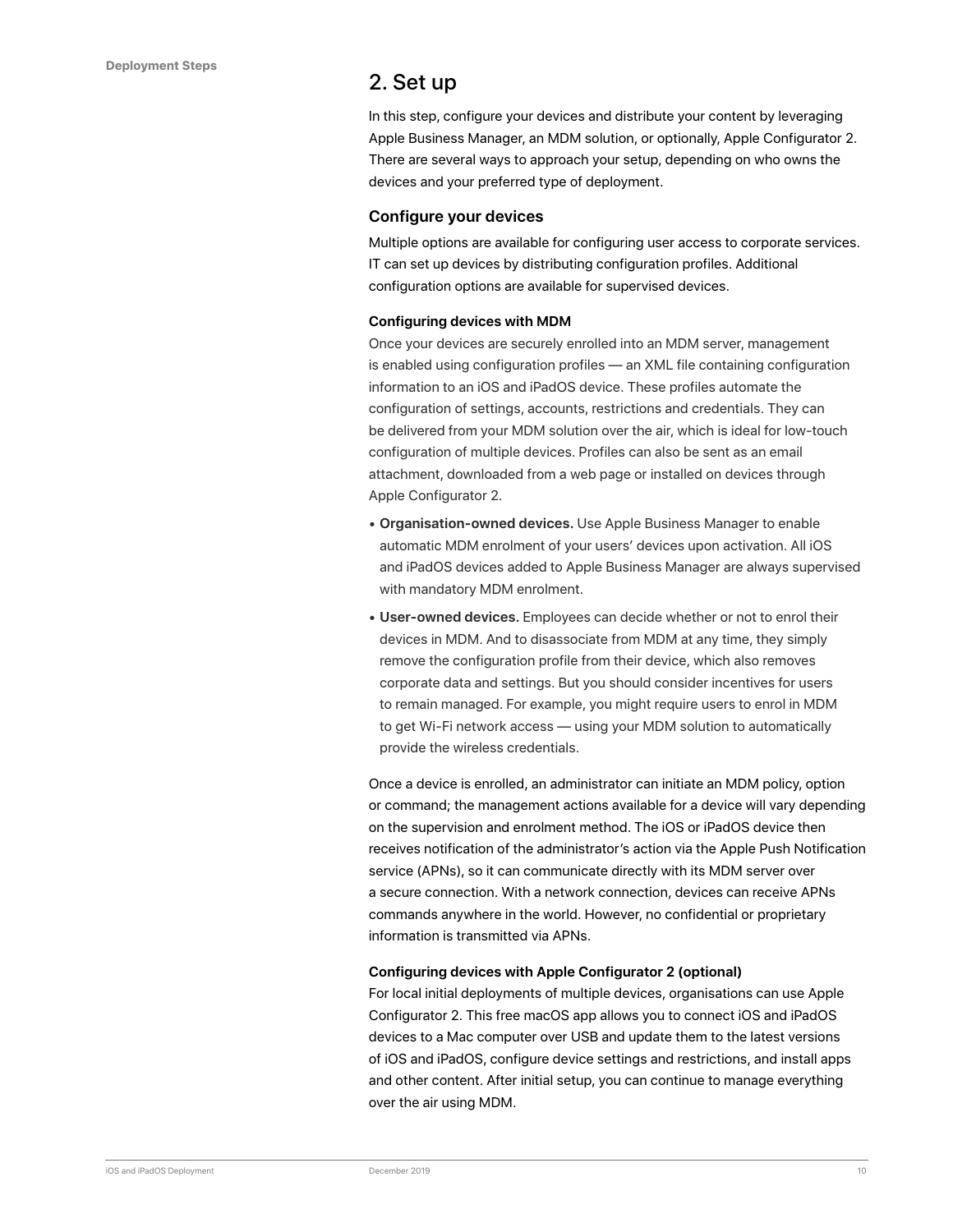The Apple Configurator 2 user interface focuses on your devices and the discrete tasks you want to perform on them. The app integrates with Apple Business Manager, enabling devices to automatically enrol in MDM using your organisation's settings. Custom workflows can be created within Apple Configurator 2 using Blueprints to combine discrete tasks.

Learn more about Apple Configurator 2: [support.apple.com/en-gb/apple-configurator](http://support.apple.com/en-gb/apple-configurator)

#### **Supervised devices**

Supervision provides additional management capabilities for iOS and iPadOS devices owned by your organisation, allowing restrictions such as disabling AirDrop or placing the device in Single App Mode. It also provides the ability to enable a web filter via a global proxy for things such as ensuring that users' web traffic stays within the organisation's guidelines, preventing users from resetting their devices to factory defaults, and many more. By default, all iOS and iPadOS devices are non-supervised. You can use Apple Business Manager to enable supervision, or you can manually enable supervision using Apple Configurator 2.

Even if you don't plan to use any supervised-only features now, consider supervising your devices when you set them up, so you can take advantage of supervised-only features in the future. Otherwise, you'll need to wipe devices that have been deployed. Supervision isn't about locking down a device; rather, it enhances company-owned devices by extending management capabilities. In the long run, supervision provides even more options for your enterprise.

Learn more about restrictions for supervised devices: [support.apple.com/guide/mdm](https://support.apple.com/guide/mdm/ios-and-ipados-restrictions-mdm0f7dd3d8/web)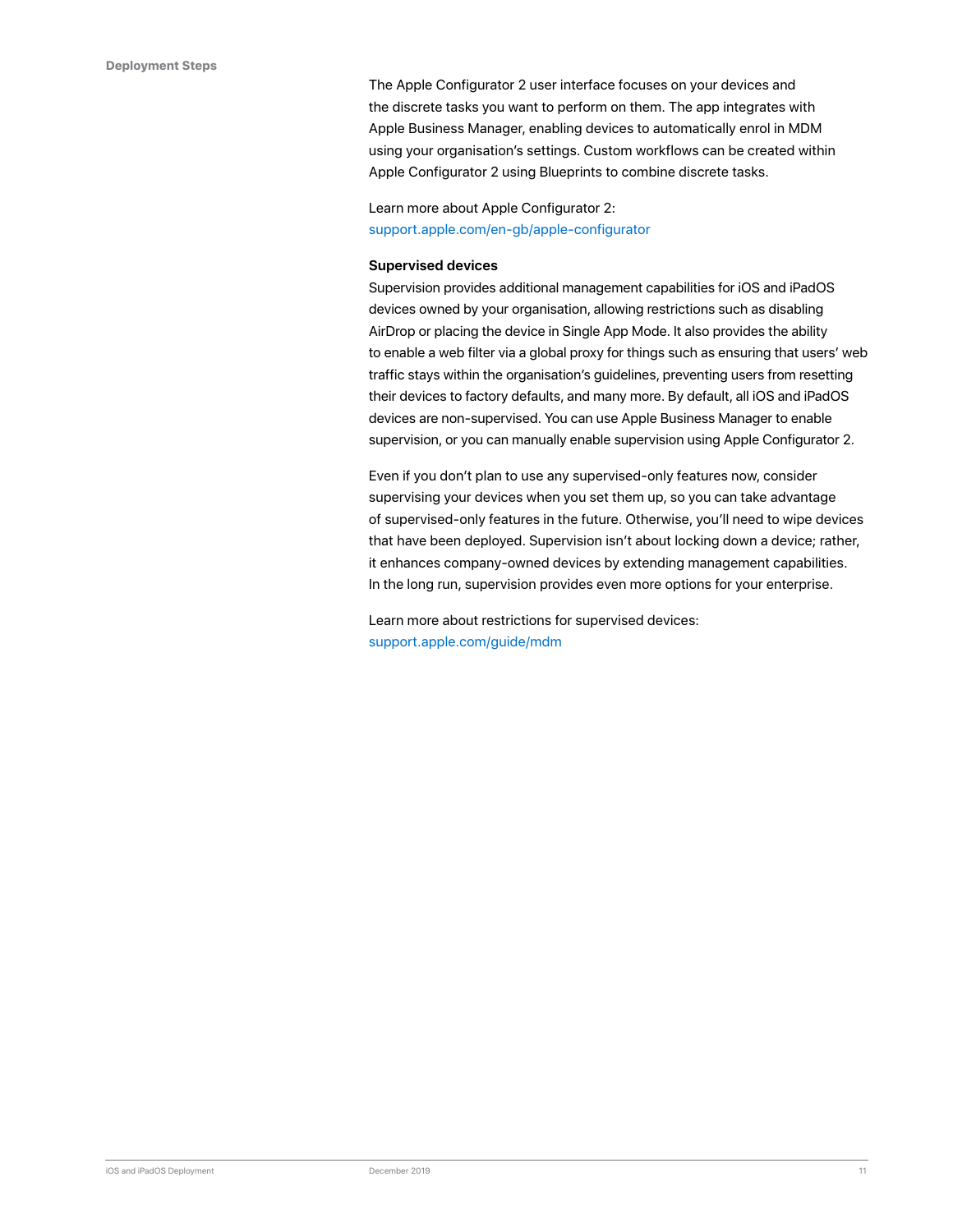#### **Distribute apps and books**

Apple offers extensive programmes to help your organisation take advantage of the great apps and content available for iOS and iPadOS. With these capabilities, you can distribute apps and books purchased through Apple Business Manager or apps you've developed in-house to devices and users, so your users have everything they need to be productive. At the time of purchase, you'll need to determine your distribution method: managed distribution or redemption codes.

#### **Managed distribution**

With managed distribution, use your MDM solution or Apple Configurator 2 to manage apps and books purchased from the Apple Business Manager store in any country where the app is available. To enable managed distribution, you must first link your MDM solution to your Apple Business Manager account using a secure token. Once you're connected to your MDM server, you can assign Apple Business Manager apps and books, even if the App Store on the device is disabled.

- **Assign apps to devices.** Using your MDM solution or Apple Configurator 2, assign apps directly to devices. This method saves several steps in the initial rollout, making your deployment significantly easier and faster, while giving you full control over managed devices and content. After an app is assigned to a device, the app is pushed to that device via MDM and no user invitation is required. Anyone using that device has access to the app.
- **Assign apps and books to users.** An alternative method is to use your MDM solution to invite users to download apps and books through an email or a push notification message. To accept the invitation, users sign in on their devices with a personal Apple ID. The Apple ID is registered with the Apple Business Manager service, but remains completely private and not visible to the administrator. Once users accept the invitation, they're connected to your MDM server so they can start receiving assigned apps and books. Apps are automatically available for download on all of a user's devices, with no additional effort or cost to you.

When apps you've assigned are no longer needed by a device or a user, they can be revoked and reassigned to different devices and users, so your organisation retains full ownership and control of purchased apps. However, once distributed, books remain the property of the recipient and can't be revoked or reassigned.

#### **Redemption codes**

You can also distribute content using redemption codes. This is helpful when your organisation can't use MDM on the end-user's device; for example, in a franchise business scenario. This method permanently transfers an app or a book to the user who redeems the code. Redemption codes are delivered in a spreadsheet format. A unique code is provided for each app or book in the quantity purchased. Each time a code is redeemed, the spreadsheet is updated in the Apple Business Manager store, allowing you to view the number of redeemed codes at any time. Distribute the codes using MDM, Apple Configurator 2, email or an internal website.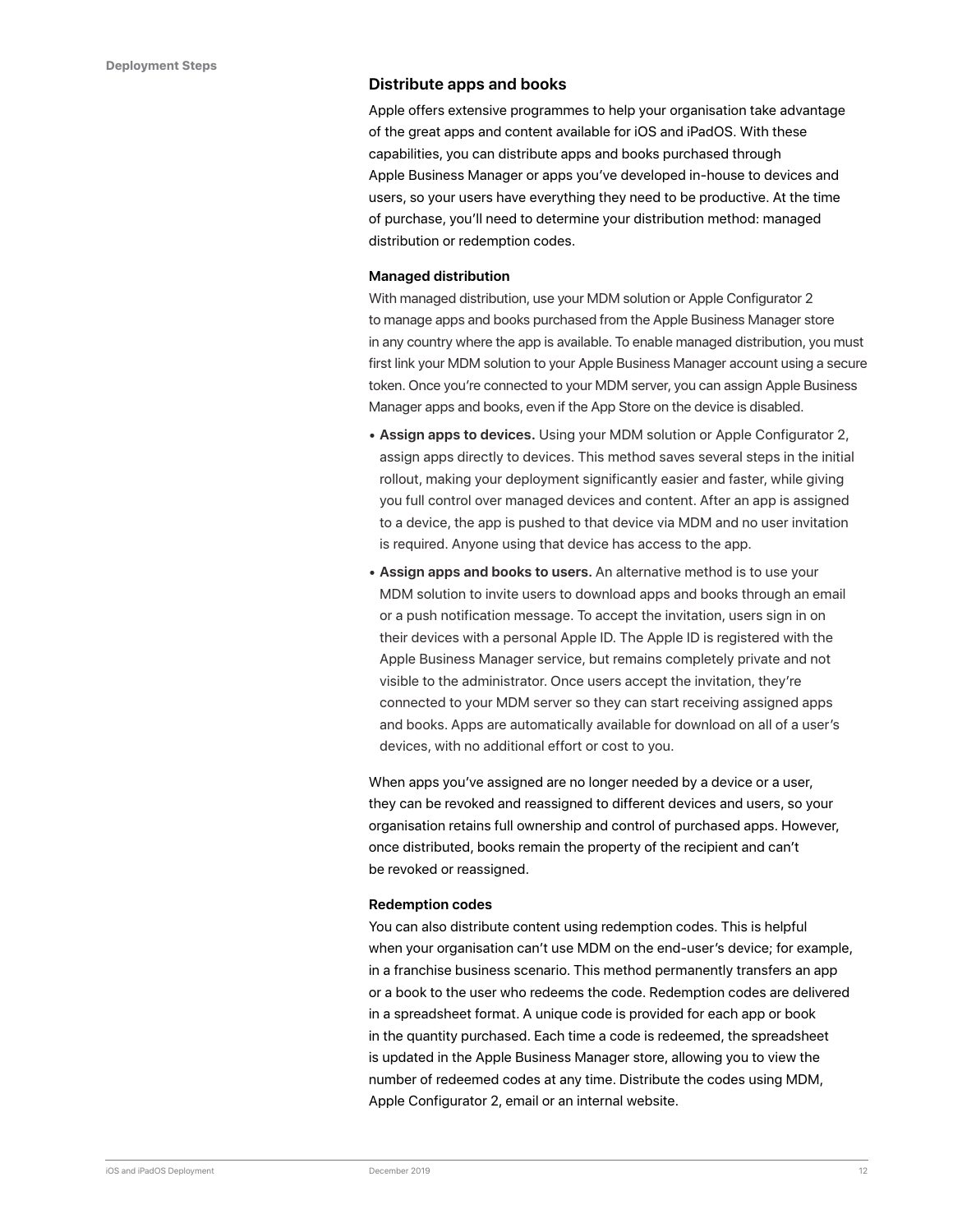#### **Installing apps and content with Apple Configurator 2 (optional)**

In addition to basic setup and configuration, Apple Configurator 2 can be used to install apps and content for devices you want to set up on behalf of the user. For personally enabled deployments, you can pre-install apps, saving time and network bandwidth. And for non-personalised deployments, you can fully set up your devices all the way to the Home screen. When you configure devices with Apple Configurator 2, you can install App Store apps, in-house apps and documents. App Store apps require Apple Business Manager. Documents are available for apps that support file sharing. To review or retrieve documents from iOS and iPadOS devices, connect them to a Mac running Apple Configurator 2.

## 3. Deploy

iPhone and iPad make it simple for employees to start using their devices right out of the box, without requiring help from IT.

#### **Distribute your devices**

Once devices have been prepared and set up in the first two steps, they're ready for distribution. For personally enabled deployments, give devices to users who can use the streamlined Setup Assistant for further personalisation and to finalise setup. For non-personalised deployments, distribute devices to your shift employees or place devices in kiosks designed to charge and secure the devices.

#### **Setup Assistant**

Out of the box, users can activate their devices, configure basic settings and start working straight away with Setup Assistant. After initial setup, users can also customise their personal preferences, such as language, location, Siri, iCloud and Find My iPhone. Devices that are enrolled in Apple Business Manager are automatically enrolled in MDM directly within the Setup Assistant.

#### **Allow users to personalise**

For personally enabled and BYOD deployments, allowing users to personalise their devices with their own Apple IDs increases productivity because users choose which apps and content will allow them to best accomplish their tasks and goals.

#### **Apple ID and Managed Apple ID**

When employees use an Apple ID to sign in to Apple services such as FaceTime, iMessage, the App Store and iCloud, they have access to a wide range of content for streamlining business tasks, increasing productivity and supporting collaboration.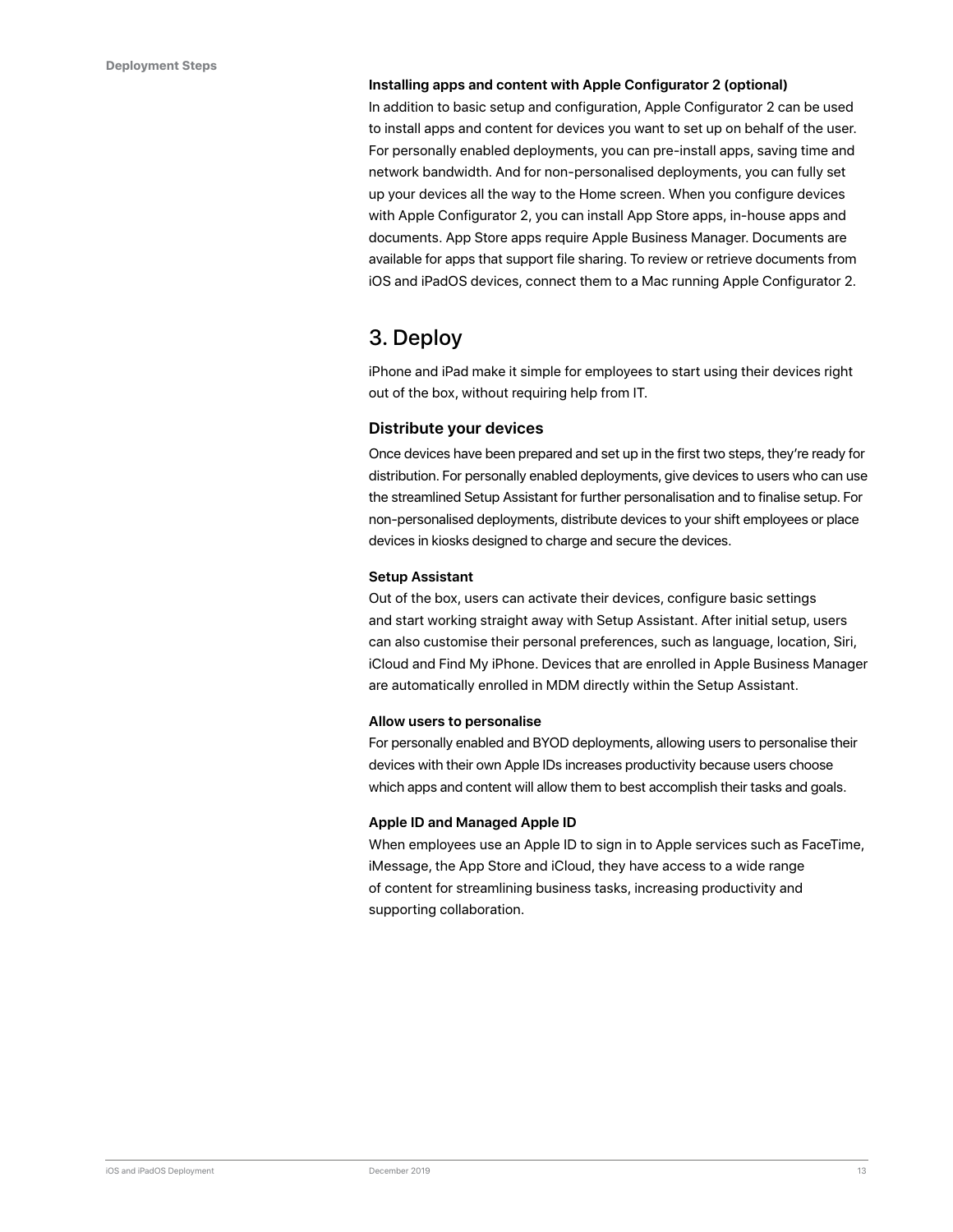Like any Apple ID, Managed Apple IDs are used to sign in to a personal device. They're also used to access Apple services — including iCloud and collaboration with iWork and Notes — and Apple Business Manager. Unlike Apple IDs, Managed Apple IDs are owned and managed by your organisation for things like password resets and role-based administration. Managed Apple IDs have certain restricted settings.

Devices that are enrolled via User Enrolment require a Managed Apple ID. User Enrolment supports an optional personal Apple ID; other enrolment options support either a personal Apple ID or a Managed Apple ID. Only User Enrolment supports multiple Apple IDs.

To get the most out of these services, users should use their own Apple IDs or Managed Apple IDs that are created for them. Users who don't have an Apple ID can create one even before they receive a device. Setup Assistant also enables users to create a personal Apple ID if they don't have one. Users don't need a credit card to create an Apple ID.

Learn about Managed Apple IDs: [support.apple.com/guide/apple-business-manager](https://support.apple.com/guide/apple-business-manager/what-are-managed-apple-ids-tes78b477c81/web)

#### **iCloud**

With iCloud, users can automatically sync documents and personal content such as contacts, calendars, documents and photos — and keep them up to date across multiple devices. Find My lets users locate a lost or stolen Mac, iPhone, iPad or iPod touch. Specific parts of iCloud — such as iCloud Keychain and iCloud Drive — can be disabled through restrictions entered manually on the device or set via MDM. This gives organisations more control over what data is stored on which account.

Learn more about managing iCloud: [support.apple.com/guide/deployment-reference-ios](https://support.apple.com/guide/deployment-reference-ios/intro-to-icloud-iorae8b637f2/web)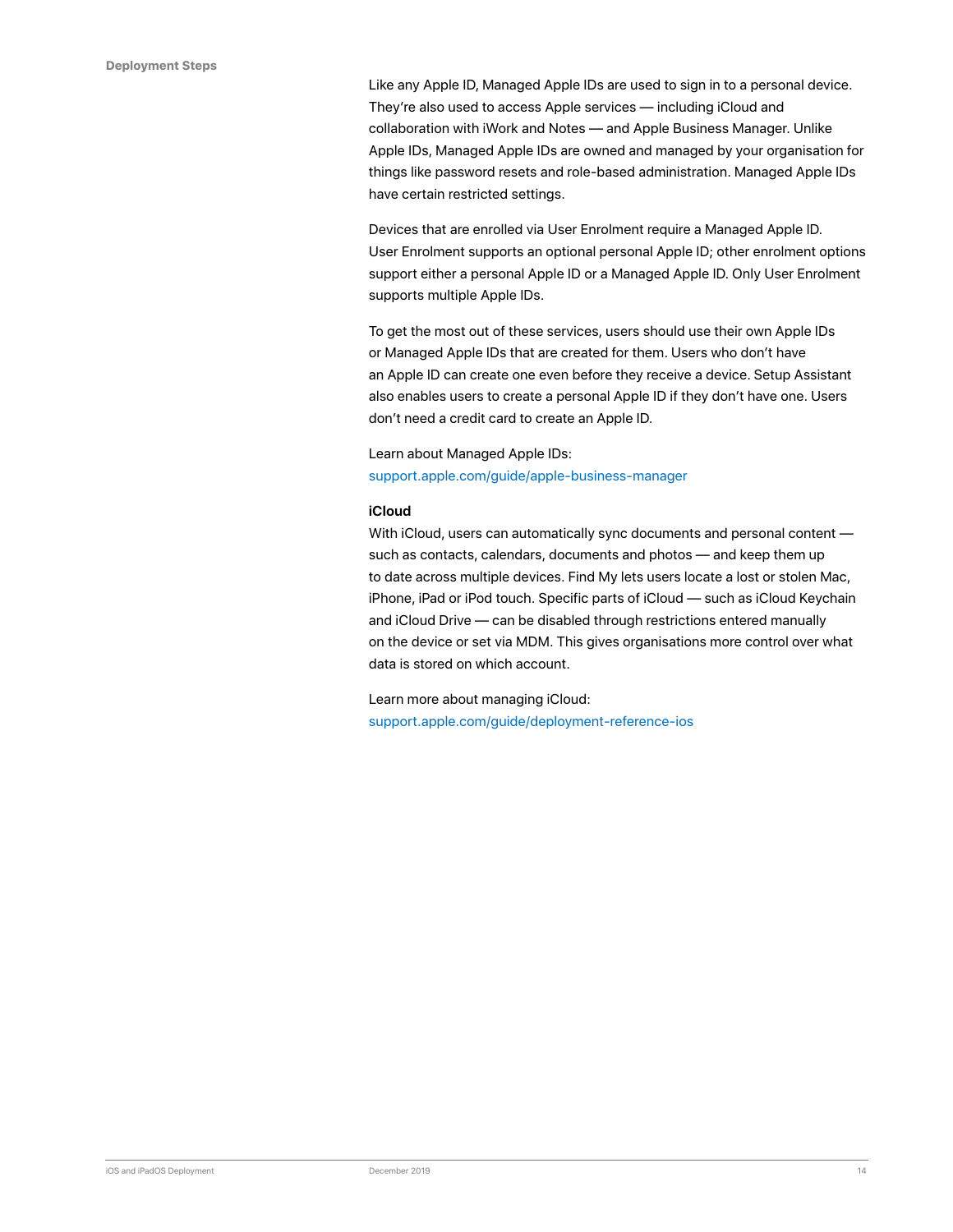### 4. Manage

Once your users are up and running, a wide range of administrative capabilities is available for managing and maintaining your devices and content over time.

#### **Administer your devices**

A managed device can be administered by the MDM server through a set of specific tasks. These tasks include querying devices for information, as well as initiating management tasks that allow you to manage devices that are out of policy, lost or stolen.

#### **Queries**

An MDM server can query devices for a variety of information, including hardware details such as serial number, device UDID or Wi-Fi MAC address, as well as software details such as the iOS or iPadOS version and a detailed list of all apps installed on the device. This information can be used by your MDM solution to maintain up-to-date inventory information, make informed management decisions and automate management tasks, such as ensuring that users maintain the appropriate set of apps.

#### **Management tasks**

When a device is managed, an MDM server can perform a wide variety of administrative tasks, including changing configuration settings automatically without user interaction, performing a software update on passcode-locked devices, locking or wiping a device remotely, or clearing the passcode lock so users can reset forgotten passwords. An MDM server may also request an iPhone or iPad to begin AirPlay mirroring to a specific destination or end a current AirPlay session.

#### **Managed Software Updates**

You can prevent users from manually updating a supervised device over the air for a specified time. When you implement this restriction, the default delay is 30 days and is triggered the moment Apple releases an iOS or iPadOS update. However, you can change the default number of days you prevent updates anywhere from 1 to 90 days. You can also schedule software updates on supervised devices using your MDM solution.

#### **Lost Mode**

Your MDM solution can place a supervised device in Lost Mode remotely. This action locks the device and allows a message with a phone number to be displayed on the Lock screen. With Lost Mode, supervised devices that are lost or stolen can be located because MDM remotely queries for their location the last time they were online. Lost Mode doesn't require Find My iPhone to be enabled.

#### **Activation Lock**

With iOS 7.1 or later, you can use MDM to enable Activation Lock when a user turns on Find My on a supervised device. This allows your organisation to benefit from the theft-deterrent functionality of Activation Lock, while still allowing you to bypass the feature if a user is unable to authenticate with their Apple ID.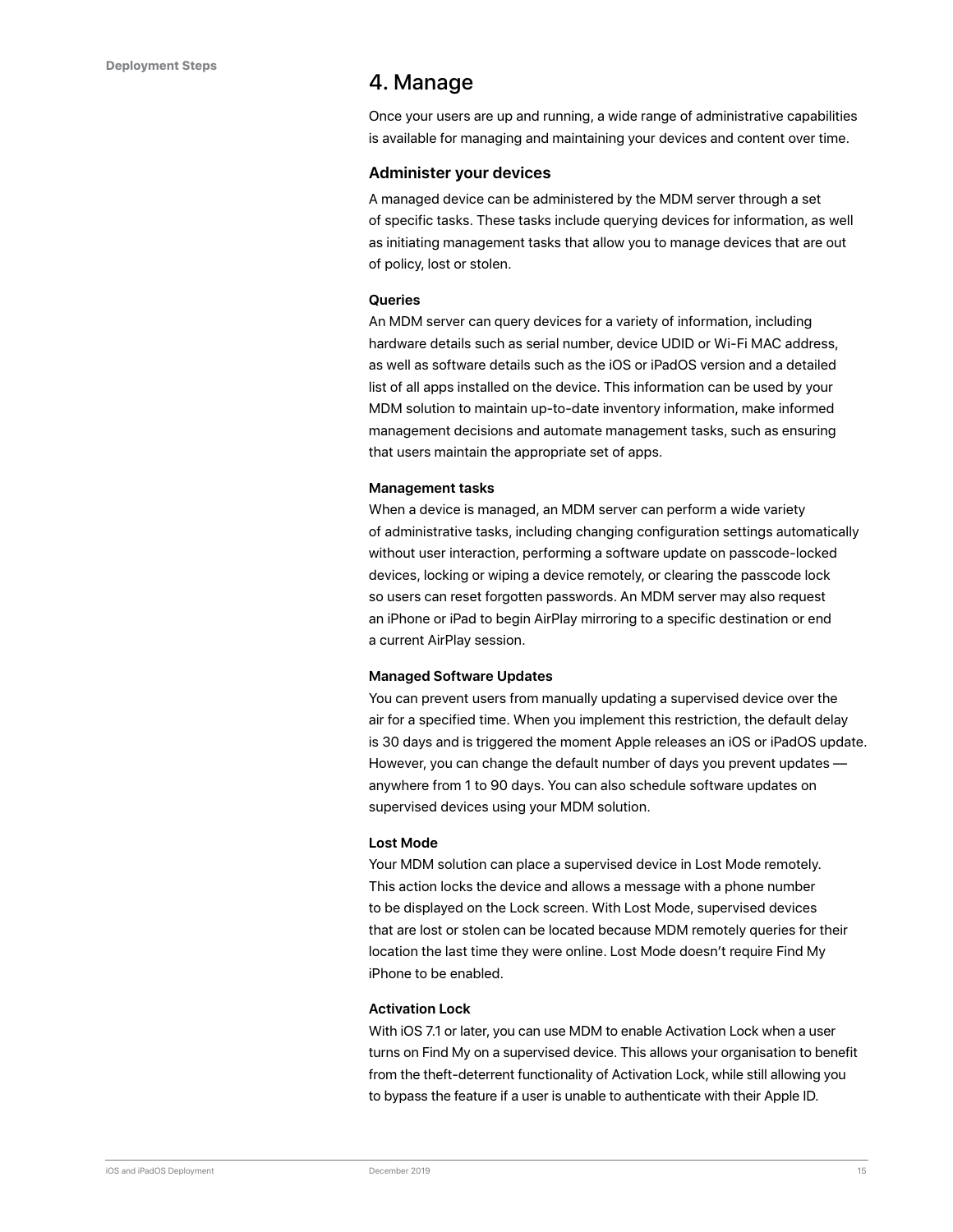#### **Deploy and manage additional content**

Organisations often need to distribute apps so their users are productive. At the same time, organisations need to control how apps connect to internal resources or how data is securely handled when a user transitions out of the organisation — all while co-existing alongside the user's personal apps and data.

#### **Internal app portals**

Most MDM servers offer internal app portals as part of their solution. Or you can create your own internal app portal for your employees, where they can easily find apps for their iPhone or iPad. In-house apps, App Store app URLs, Apple Business Manager codes or custom apps can be linked from this portal, making it a single destination for users. You can manage and secure this site centrally. An internal app portal makes it easy for employees to find approved resources they need without having to contact IT.

#### **Managed content**

Managed content involves the installation, configuration, management and removal of App Store and custom in-house apps, accounts, books and documents.

- **Managed apps.** In iOS and iPadOS, managed apps allow an organisation to distribute free, paid and enterprise apps over the air using MDM, while also providing the right balance of protecting corporate data and respecting user privacy. Managed apps can be removed remotely by an MDM server or when users remove their own devices from MDM. Removing the app also removes the data associated with the app. If an app remains assigned to a user through Apple Business Manager, or if the user redeemed an app code using a personal Apple ID, the app can be downloaded again from the App Store, but it will not be managed by MDM.
- **Managed accounts.** MDM can help your users get up and running quickly by setting up their mail and other accounts automatically. Depending on the MDM solution provider and integration with your internal systems, account payloads can also be pre-populated with a user's name, mail address, and, where applicable, certificate identities for authentication and signing.
- **Managed books and documents.** MDM tools, books, ePub books and PDF documents can be automatically pushed to user devices, so employees always have what they need. At the same time, managed books can be shared only with other managed apps or emailed using managed accounts. When the materials are no longer needed, they can be removed remotely. Books purchased through Apple Business Manager can be distributed through managed book distribution, but can't be revoked and reassigned. A book already purchased by the user can't be managed unless the book is explicitly assigned to the user by Apple Business Manager.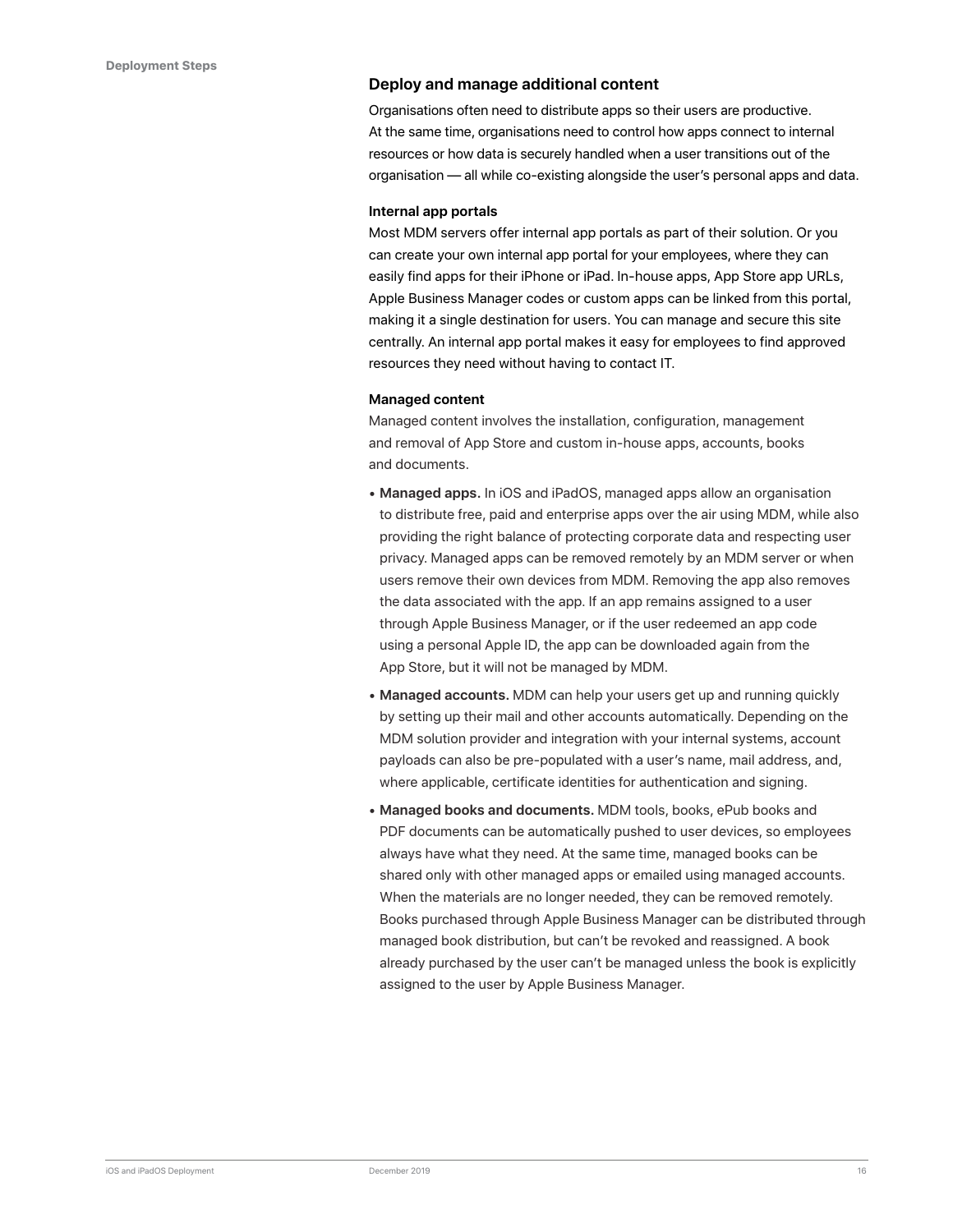#### **Managed app configuration**

App developers can identify app settings and capabilities that can be enabled when installed as a managed app. Install these configuration settings before or after the managed app is installed. For example, IT could establish a set of default preferences for a Sharepoint app so the user doesn't need to manually configure server settings.

Leading MDM solution providers have established the AppConfig Community and a standard schema that all app developers can use to support managed app configuration. The AppConfig Community is focused on providing tools and best practices around native capabilities in mobile operating systems. The community helps enable a more consistent, open and simple way to configure and secure mobile apps to increase mobile adoption in business.

Learn more about the AppConfig community: [appconfig.org](http://www.appconfig.org)

#### **Managed data flow**

MDM solutions provide specific features that enable corporate data to be managed at a granular level so it doesn't leak out to users' personal apps and cloud services.

- **Managed open in.** Managed open in uses a set of restrictions that prevent attachments or documents from managed sources from being opened in unmanaged destinations, and vice versa. For example, you can prevent a confidential email attachment in your organisation's managed email account from being opened in any user's personal apps. Only apps installed and managed by MDM can open this work document. The user's unmanaged personal apps don't appear in the list of apps available to open the attachment. In addition to managed apps, accounts, books and domains, several extensions respect Managed open in restrictions.
- **Single App Mode.** This setting will limit the iOS or iPadOS device to a single app and is ideal for kiosks or single-purpose devices, such as a retail point of sale or hospital check-in device. Developers can also enable this functionality within their apps to allow apps to enter and exit Single App Mode autonomously.
- **Prevent backup.** This restriction prevents managed apps from backing up data to iCloud or a computer. Disallowing backup prevents managed app data from being recovered if the app is removed via MDM but later reinstalled by the user.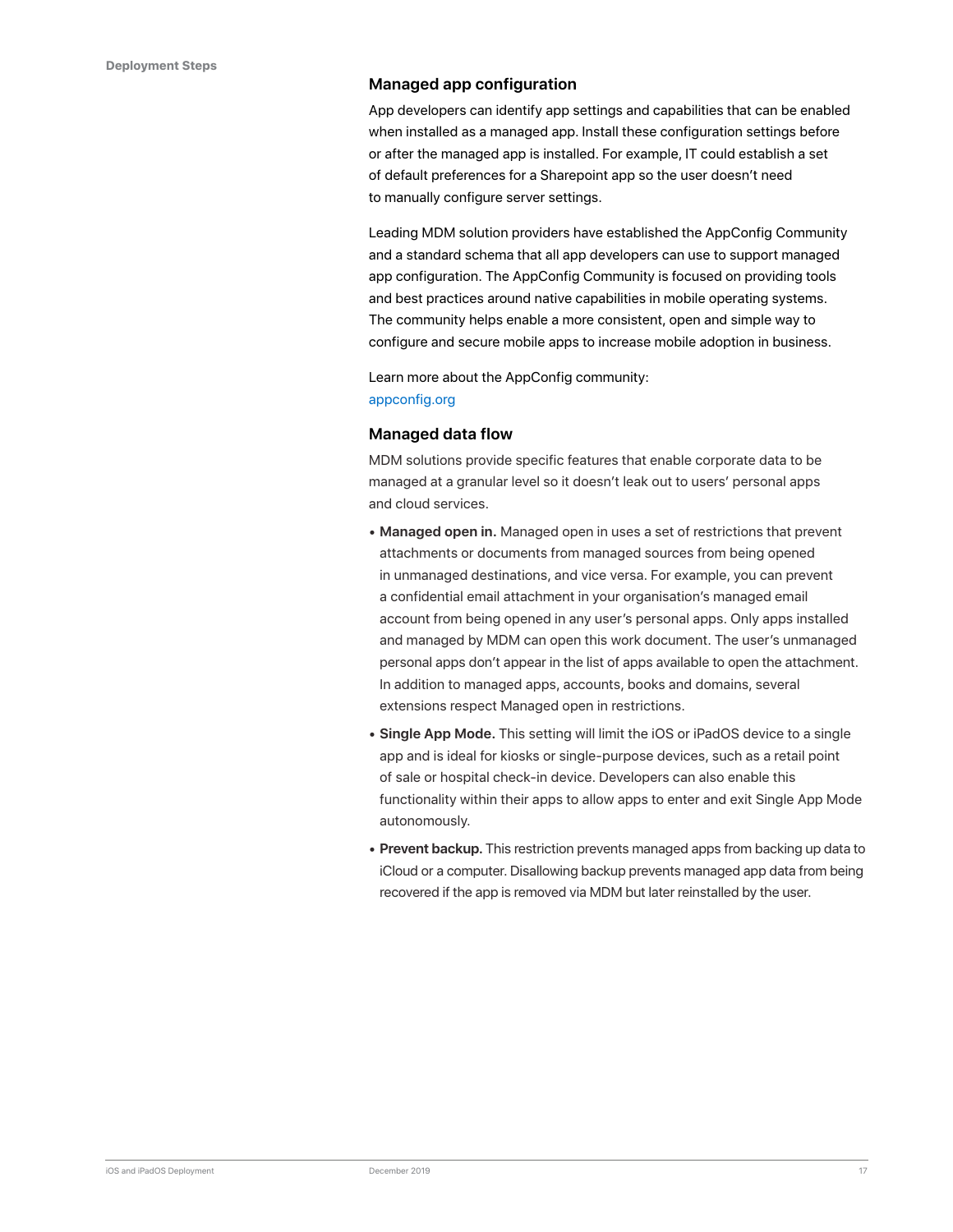# <span id="page-17-0"></span>Support Options

Apple provides a variety of programmes and support options for iOS and iPadOS users and IT administrators.

#### **AppleCare for Enterprise**

For companies looking for complete coverage, AppleCare for Enterprise can help reduce the load on your internal help desk by providing technical support for employees over the phone, 24/7, with one-hour response times for top-priority issues. The programme provides IT department-level support for all Apple hardware and software, as well as support for complex deployment and integration scenarios, including MDM and Active Directory.

#### **AppleCare OS Support**

AppleCare OS Support provides your IT department with enterprise-level phone and email support for iOS and iPadOS, macOS, and macOS Server deployments. It offers up to 24/7 support and an assigned technical account manager, depending on the level of support you purchase. With direct access to technicians for questions on integration, migration and advanced server operation issues, AppleCare OS Support can increase your IT staff's efficiency in deploying and managing devices and resolving issues.

#### **AppleCare Help Desk Support**

AppleCare Help Desk Support provides priority telephone access to Apple's senior technical support staff. It also includes a suite of tools to diagnose and troubleshoot Apple hardware, which can help large organisations manage their resources more efficiently, improve response time and reduce training costs. AppleCare Help Desk Support covers an unlimited number of support incidents for hardware and software diagnosis, as well as troubleshooting and issue isolation for iOS and iPadOS devices.

#### **AppleCare for iOS and iPadOS device users**

Every iOS and iPadOS device comes with a one-year limited warranty and complimentary telephone technical support for 90 days after the purchase date. This service coverage can be extended to two years from the original purchase date with AppleCare+ for iPhone, AppleCare+ for iPad or AppleCare+ for iPod touch. You can call Apple's technical support experts as often as you like with questions. Apple also provides convenient service options when devices need to be repaired. In addition, the plans offer up to two incidents of accidental damage coverage, each subject to a service fee.

#### **iOS Direct Service Programme**

As a benefit of AppleCare+, the iOS Direct Service Programme enables your help desk to screen devices for issues without calling AppleCare or visiting an Apple Store. If necessary, your organisation can order a replacement iPhone, iPad, iPod touch or in-box accessory directly.

Learn more about AppleCare programmes: [apple.com/uk/support/professional](http://www.apple.com/uk/support/professional)